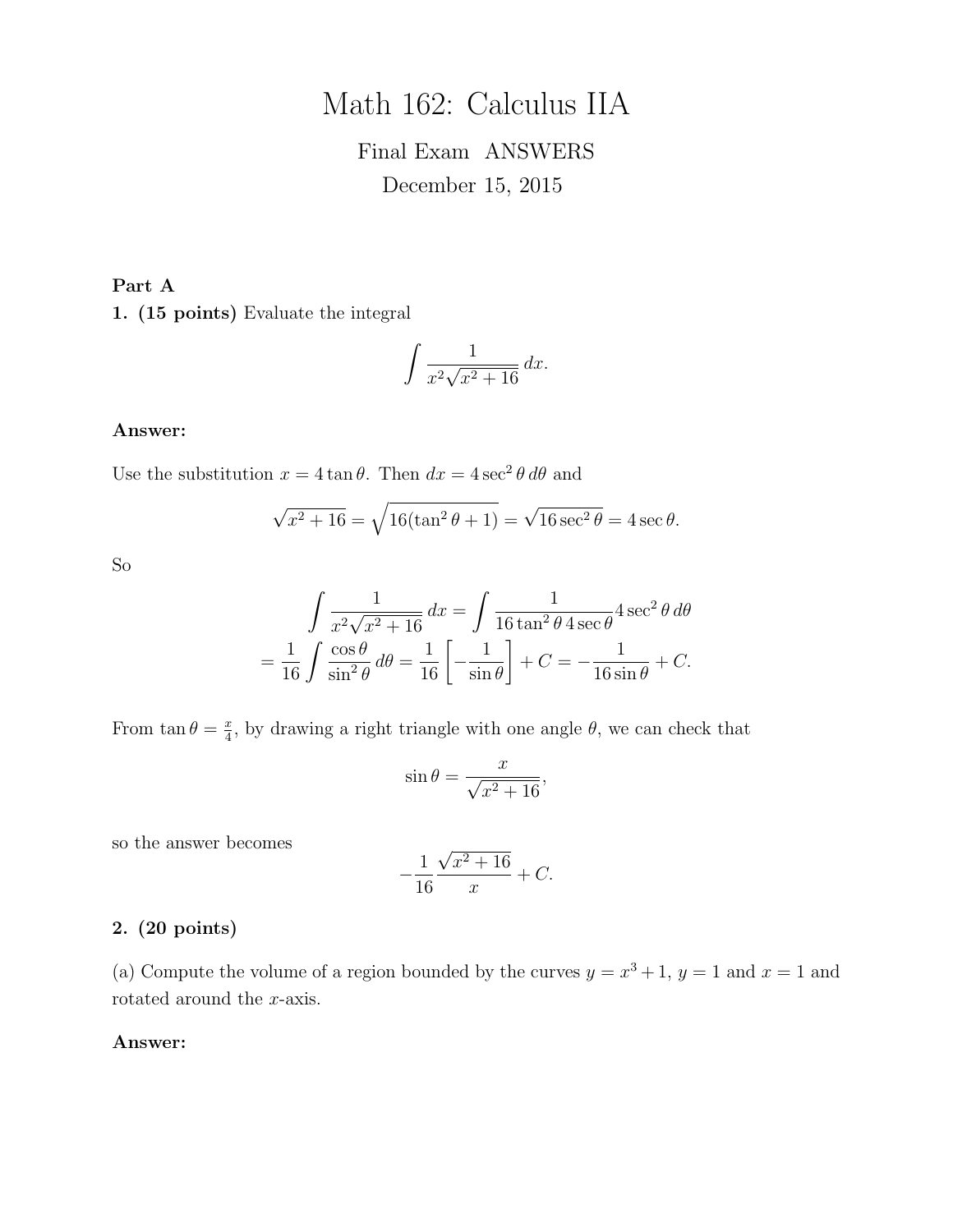Using the washer method we have radii of 1 and  $1 + x^3$ , so

$$
V = \pi \int_0^1 ((x^3 + 1)^2 - 1) dx
$$
  
=  $\pi \int_0^1 (x^6 + 2x^3) dx$   
=  $\pi \left(\frac{x^7}{7} + \frac{2x^4}{4}\right)\Big|_0^1$   
=  $\pi \left(\frac{1}{2} + \frac{1}{2}\right) = \frac{9}{14}\pi.$ 

(b) Set up the integral for the volume of the region bounded by  $y = x^4$ ,  $y = 0$  and  $x = 2$ and rotated around the x-axis. Use the washer method. Do not evaluate the integral.

## Answer:

Using the washer method, the radius is  $x^4$ , si

$$
V = \int_0^2 x^8 \, dx.
$$

## 3. (10 points)

Evaluate the integral

$$
\int (\ln x)^2 \, dx.
$$

## Answer:

Integrating by parts with  $u = (\ln x)^2$  and  $dv = dx$ , we get  $du = 2\frac{\ln x}{x}dx$  and  $v = x$ , so that the integral becomes

$$
\int (\ln x)^2 dx = (\ln x)^2 x - \int 2 \ln x dx
$$

Integrating the second integral by parts again we get

$$
\int 2 \ln x dx = 2x \ln x - 2 \int x \frac{1}{x} dx = 2x \ln x - 2x + C
$$

Page 2 of 10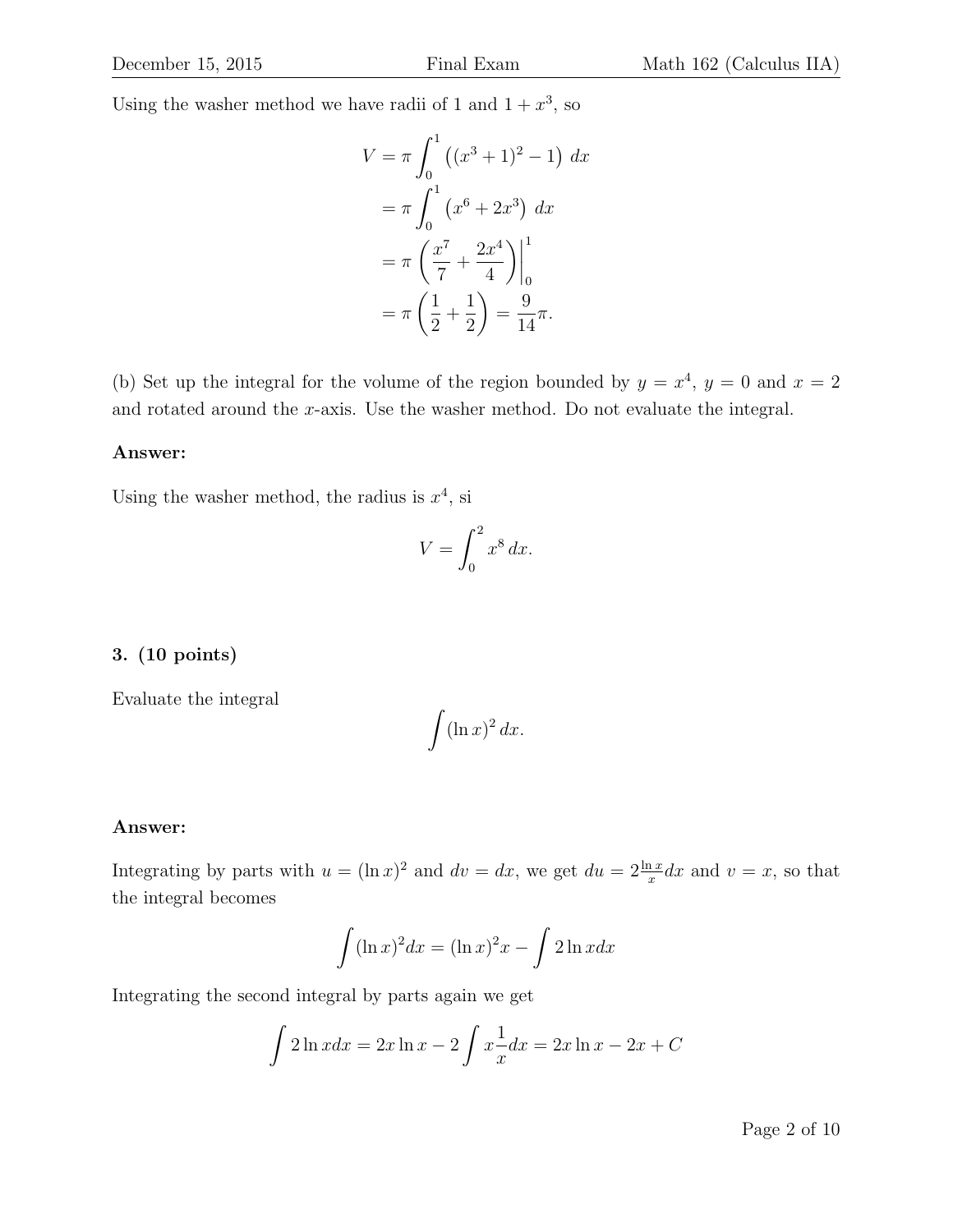So that the final answer is

$$
\int (\ln x)^2 dx = (\ln x)^2 x - 2x \ln x + 2x + C
$$

## 4. (20 points)

(a) Find the partial fraction decomposition of

$$
\frac{3x-2}{x^2-x}.
$$

## Answer:

Factoring the denominator we get

$$
\frac{3x-2}{x^2-x} = \frac{A}{x} + \frac{B}{x-1}.
$$

Multiplying through by denominator we get the equation

$$
3x - 2 = A(x - 1) + Bx
$$

Substitution of  $x = 1$ , gives  $B = 1$ . Substitution of  $x = 0$ , gives  $A = 2$ . Therefore the partial fraction decomposition is

$$
\frac{3x-2}{x^2-x} = \frac{2}{x} + \frac{1}{x-1}
$$

(b) Write out the form of the partial fraction decomposition of the function

$$
\frac{2+x^3}{x^5+2x^3+x} =
$$

Do not determine the numerical values of the coefficients.

## Answer:

We factor the denominator as

$$
x^{5} + 2x^{3} + x = x(x^{4} + 2x^{2} + 1) = x(x^{2} + 1)^{2}
$$

Degree of the denominator is greater than that of the numerator. We obtain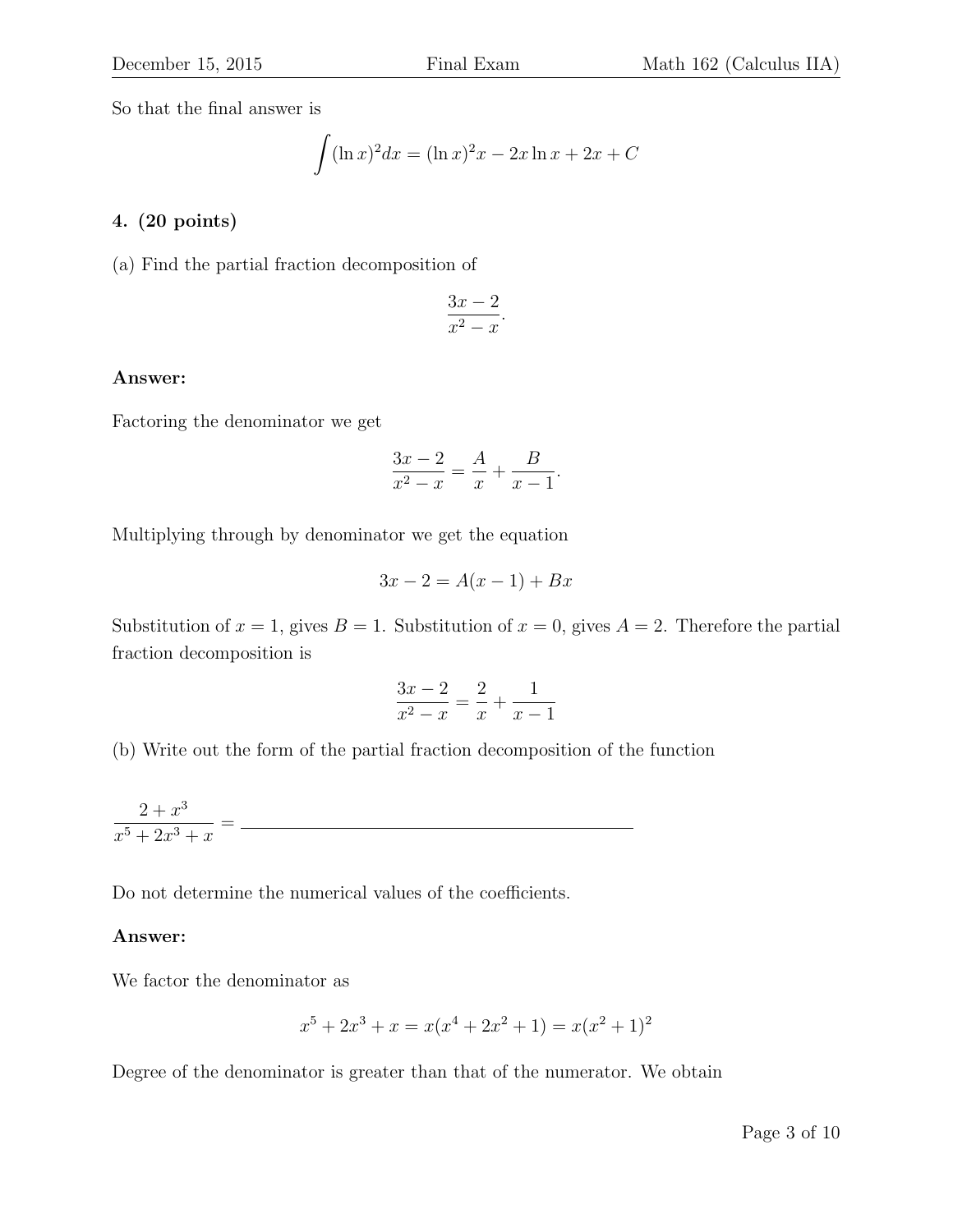(c) Let

$$
f(x) = \frac{1}{x} + \frac{4x + 5}{x^2 + 1}.
$$

 $\int f(x)dx$ .

Evaluate

### Answer:

We split the integral into

$$
\int f(x)dx = \int \frac{1}{x}dx + \int \frac{4xdx}{x^2 + 1} + \int \frac{5dx}{x^2 + 1}
$$

$$
= \ln x + \int \frac{4xdx}{x^2 + 1} + 5 \arctan x
$$

For the second integral we use the substitution  $u = x^2 + 1$ , so  $du = 2xdx$ . The second integral becomes

$$
\int f(x)dx = \ln x + 5 \arctan x + 2 \int \frac{du}{u}
$$

$$
= \ln x + 5 \arctan x + 2 \ln |x^2 + 1| + C
$$

## 5. (15 points)

Use the polar area formula to find the area of one leaf of the three leafed rose, the polar curve defined by  $r = \sin 3\theta$ , that is the area for  $0 \le \theta \le \pi/3$ .

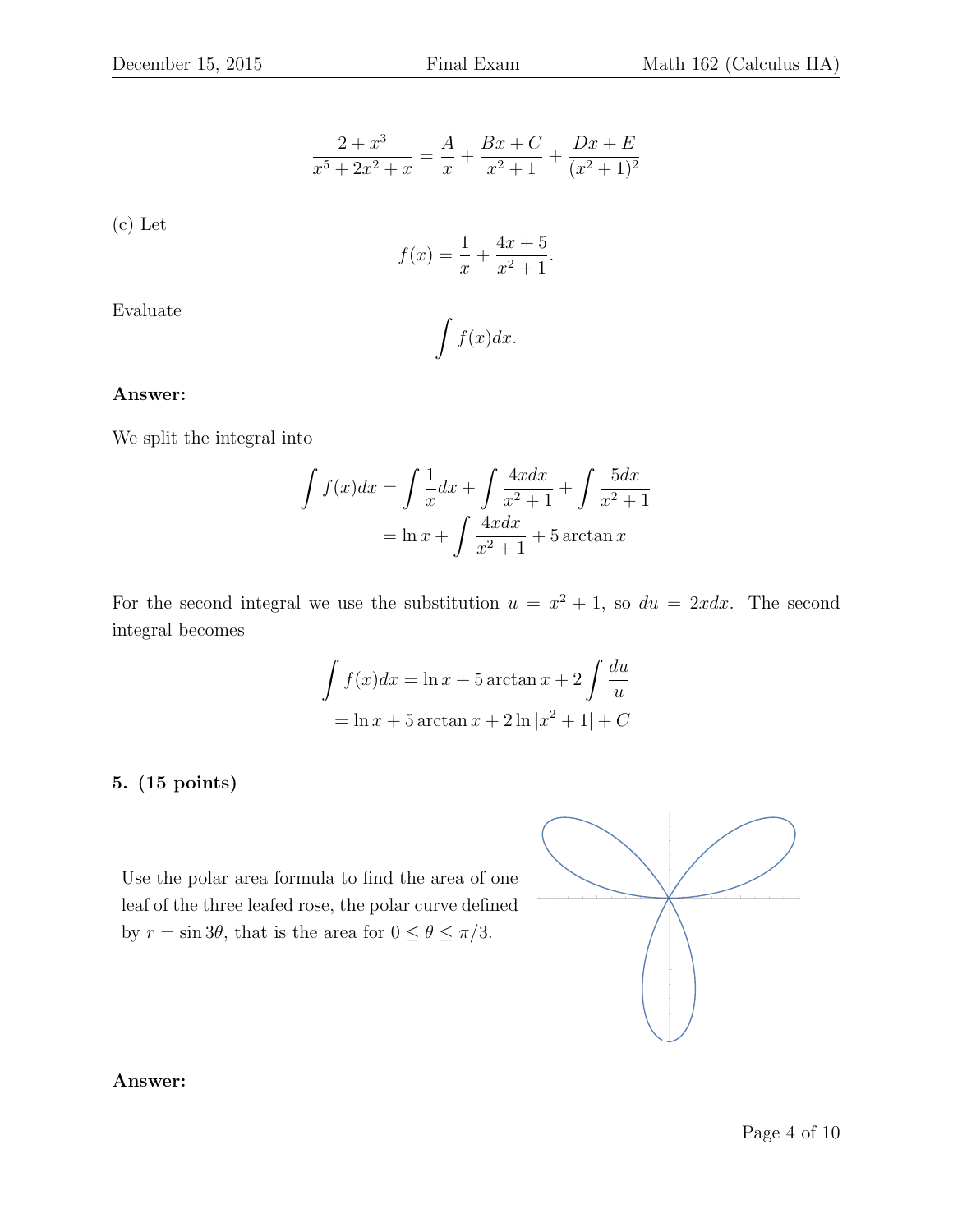The area is

$$
A = \int_0^{\pi/3} \frac{r^2}{2} d\theta = \frac{1}{2} \int_0^{\pi/3} \sin^2 3\theta d\theta
$$
  
=  $\frac{1}{2} \int_0^{\pi/3} \frac{1 - \cos 6\theta}{2} d\theta$  by the double angle formula  
=  $\frac{1}{4} \int_0^{2\pi} \frac{1 - \cos u}{6} du$  where  $u = 6\theta$  so  $d\theta = du/6$   
=  $\frac{2\pi}{24} = \frac{\pi}{12}$ .

## 6. (20 points)

Find the arc length of the astroid, the parametric curve defined by  $x = \cos^3 t$  and  $y = \sin^3 t$  for  $0 \le t \le 2\pi$ .



## Answer:

We will find the arc length for  $0\leq t\leq \pi/2$  and quadruple it. We have

$$
ds = \sqrt{\dot{x}^2 + \dot{y}^2} dt = \sqrt{(-3\cos^2 t \sin t)^2 + (3\cos t \sin^2 t)^2} dt
$$
  
= 3\cos t \sin t \sqrt{\cos^2 t + \sin^2 t} dt  
= 3\cos t \sin t dt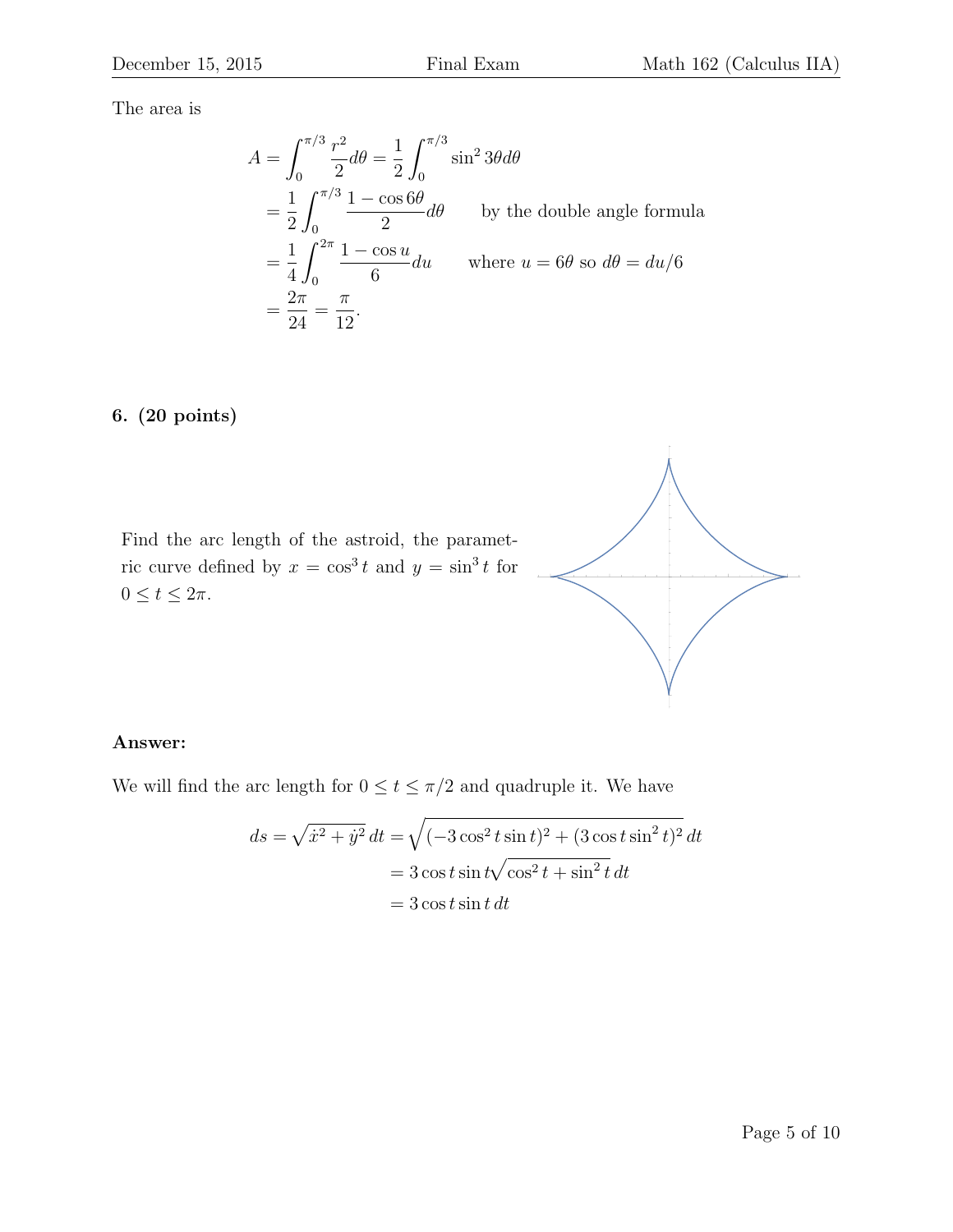so our arc length is

$$
s = 12 \int_0^{\pi/2} \cos t \sin t \, dt
$$
  
=  $12 \int_0^1 u \, du$  where  $u = \sin t$  and  $du = \cos t \, dt$   
=  $\frac{12u^2}{2} \Big|_0^1 = 6.$ 

## Part B

## 7. (20 points)

(a) Find a power series representation centered at 1 as well as the radius and interval of convergence for the function

$$
f(x) = \frac{2(x-1)}{1 + 2(x-1)^2}.
$$

Answer:

$$
f(x) = 2(x - 1)\frac{1}{1 - (-2(x - 1)^2)} = 2(x - 1)\sum_{n=0}^{\infty} (-2(x - 1)^2)^n = \sum_{n=0}^{\infty} (-1)^n 2^{n+1}(x - 1)^{2n+1}
$$

for

$$
\left| -2(x-1)^2 \right| < 1 \Leftrightarrow |x-1| < \frac{1}{\sqrt{2}}.
$$

So the radius of convergence  $R = \frac{1}{\sqrt{2}}$  $\frac{1}{2}$ . Now we consider the boundary cases

$$
|-2(x-1)^2| = 1 \Leftrightarrow x = 1 \pm \frac{1}{\sqrt{2}}.
$$

In both cases we have  $|a_n| =$ √ 2, and can easily see that the series diverges by the divergence test. We conclude that the interval of convergence is  $(1 - \sqrt{2}, 1 + \sqrt{2})$ .

(b) Write the following integral as a power series in  $x$ . What is the radius of convergence of this power series?

$$
\int \frac{2(x-1)}{1+2(x-1)^2} dx
$$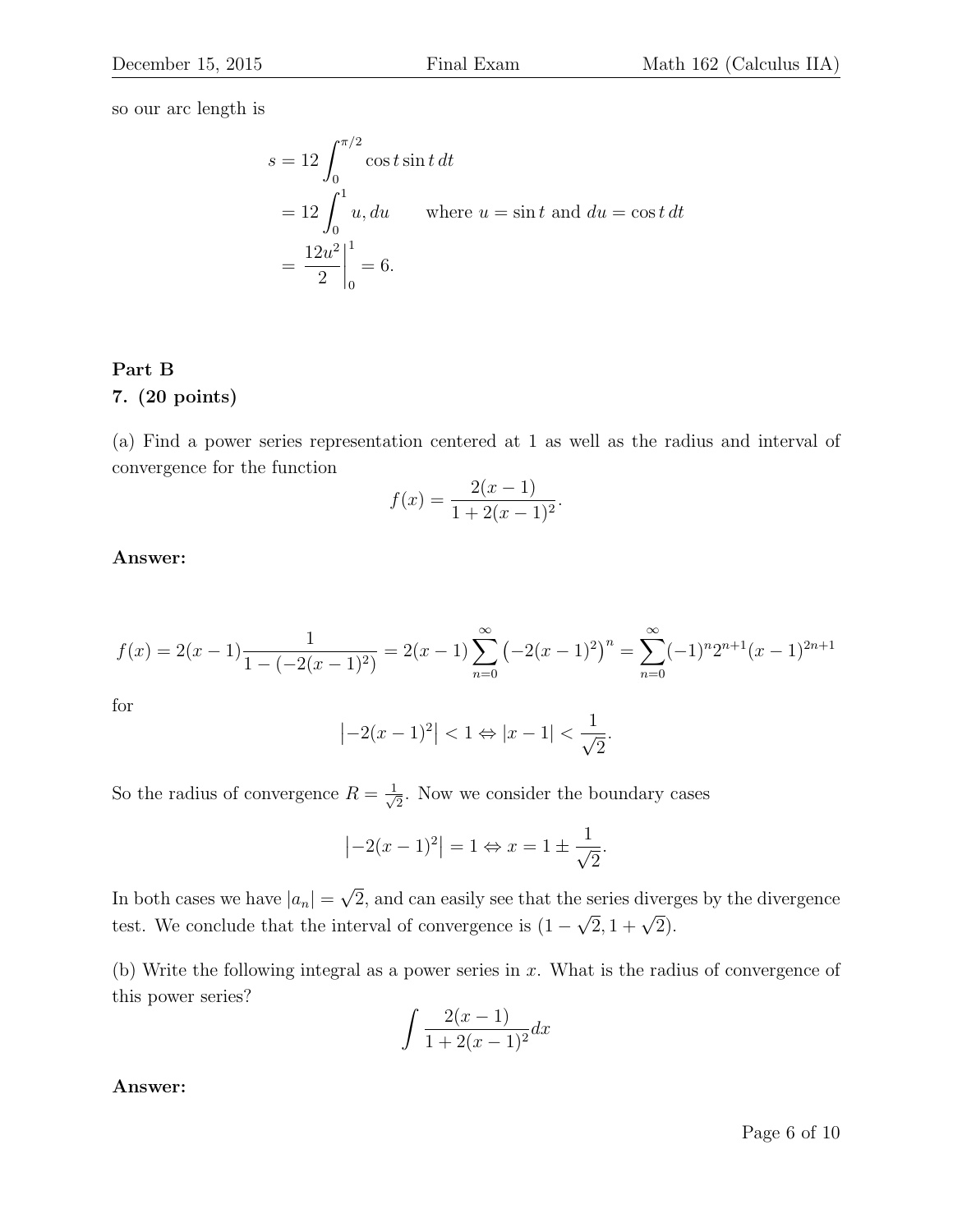$$
\int \frac{2(x-1)}{1+2(x-1)^2} dx = c + \sum_{n=0}^{\infty} (-1)^n 2^{n+1} \int (x-1)^{2n+1} dx = c + \sum_{n=0}^{\infty} \frac{(-1)^n 2^n}{n+1} (x-1)^{2(n+1)}.
$$

for  $|x-1| < \frac{1}{\sqrt{2}}$  $\frac{1}{2}$  by the integration theorem. The radius of convergence is  $\frac{1}{\sqrt{2}}$  $\frac{1}{2}$  as well. 8. (20 points)

Determine whether the series is absolutely convergent, conditionally convergent, or divergent.

$$
\sum_{n=1}^{\infty} \frac{(-1)^n}{n - 2\sqrt{n} + 2}
$$

## Answer:

First, consider the series

$$
\sum_{n=1}^{\infty} \left| \frac{(-1)^n}{n - 2\sqrt{n} + 2} \right| = \sum_{n=1}^{\infty} \frac{1}{n - 2\sqrt{n} + 2}
$$

for absolute convergence. Since  $\sum_{n=1}^{\infty}$ 1  $\frac{1}{n}$  diverges by the *p*-series test and

$$
\lim_{n \to \infty} \frac{1}{n - 2\sqrt{n} + 2} / \frac{1}{n} = \lim_{n \to \infty} \frac{n}{n - 2\sqrt{n} + 2} = \lim_{n \to \infty} \frac{1}{1 - \frac{2}{\sqrt{n}} + \frac{2}{n}} = 1 > 0,
$$

by the limit comparison test, the series diverges.

Now, we consider the series

$$
\sum_{n=1}^\infty \frac{(-1)^n}{n-2\sqrt{n}+2}
$$

for conditional convergence. It is an alternating series satisfying

$$
\lim_{n \to \infty} \frac{1}{n - 2\sqrt{n} + 2} = \lim_{n \to \infty} \frac{1}{n(1 - \frac{2}{\sqrt{n}} + \frac{2}{n})} = 0.
$$

Since

$$
n - 2\sqrt{n} + 2 = (\sqrt{n} - 1)^2 + 1
$$

is an increasing function of  $n, \frac{1}{n-2}$  $\frac{1}{n-2\sqrt{n+2}}$  is a decreasing function of n. So by the Alternating Series test, the series is a conditionally convergent series.

## 9. (20 points)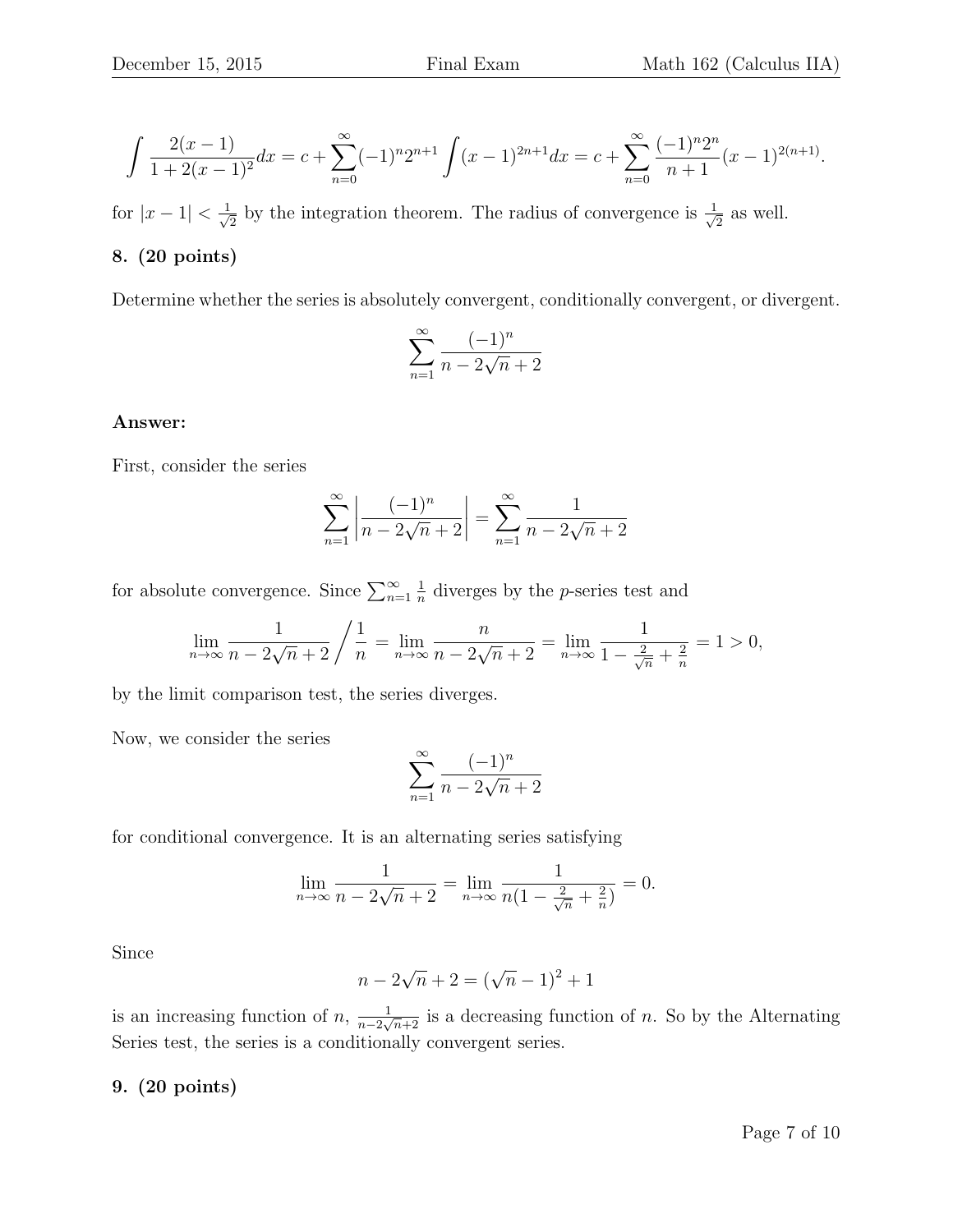Find the radius of convergence and interval of convergence of the series

$$
\sum_{n=1}^{\infty} \frac{(-1)^n x^n}{4^n (n+1)}.
$$

## Answer:

Solution: We use the ratio test:

$$
\left| \frac{a_{n+1}}{a_n} \right| = |a_{n+1}| \cdot \left| \frac{1}{a_n} \right| = \frac{|x|^{n+1}}{4^{n+1}(n+2)} \cdot \frac{4^n(n+1)}{|x|^n}
$$

$$
= \frac{1}{4} \cdot \frac{n+1}{n+2} \cdot |x| \to \frac{1}{4} |x|
$$

as  $n \to \infty$ . From

$$
\frac{1}{4}|x| < 1 \Leftrightarrow |x| < 4,
$$

the radius of convergence  $R = 4$ .

Now consider the boundary case  $x = \pm 4$ . Plugging  $x = 4$  in original series expression, we get

$$
\sum_{n=1}^{\infty} \frac{(-1)^n}{n+1},
$$

which converges by the alternating series test.

Plugging  $x = -4$  in original series expression, we get

$$
\sum_{n=1}^{\infty} \frac{1}{n+1},
$$

which diverges as since this is the harmonic series (without the first term). So the interval of convergence is  $(-4, 4]$ .

## 10. (20 points)

(a) Find the Taylor series centered at 0 of the function

$$
g(x) = \tan^{-1}(x^2) - x^2,
$$

as well as the radius of convergence.

#### Answer:

(b) Write the derivative of  $g(x)$  as a power series and use it to calculate

$$
\left. \frac{dg(x)}{dx} \right|_{x=0}
$$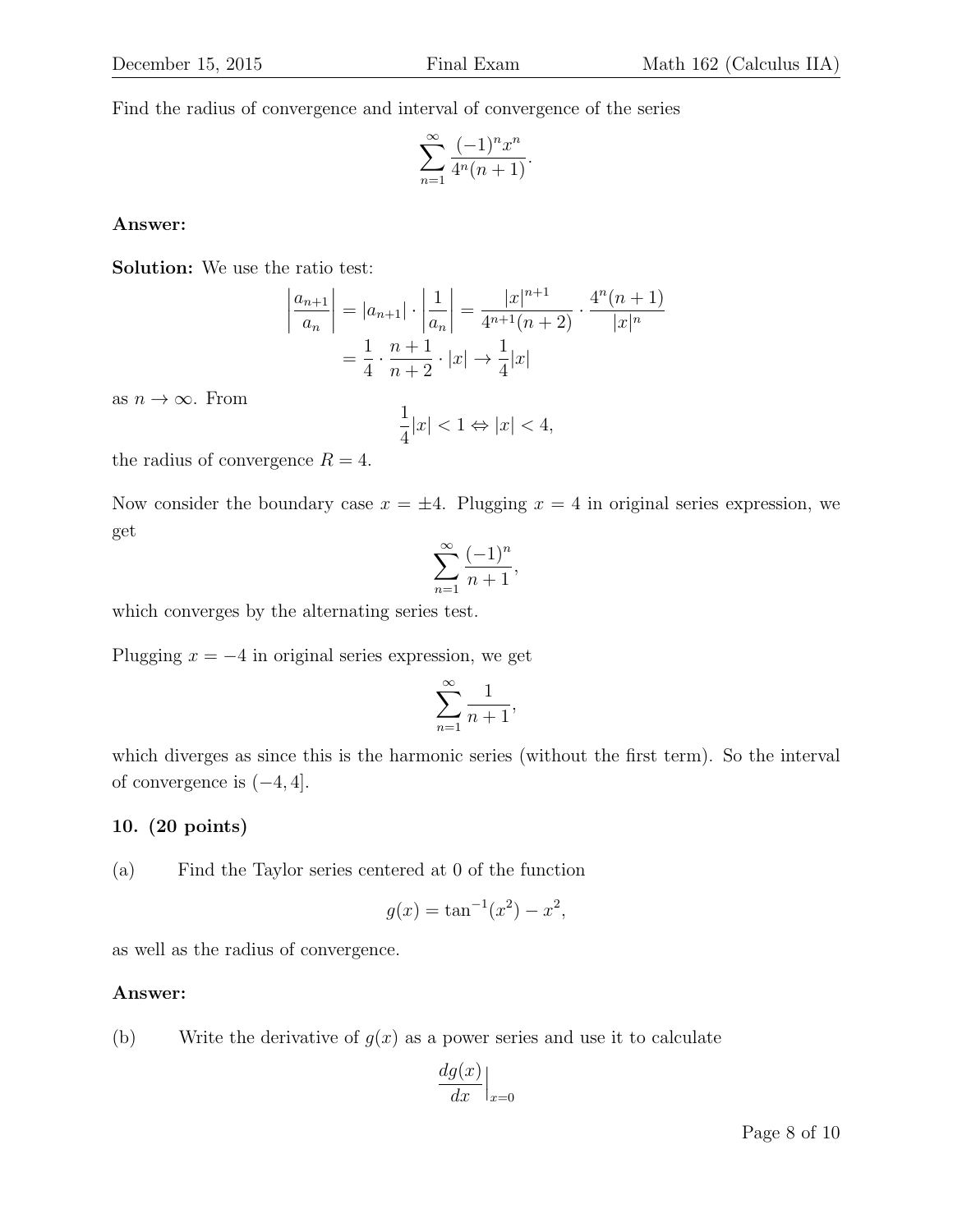## Answer:

(a) The Taylor series of  $\tan^{-1} x$  is

$$
\tan^{-1} x = \sum_{n=0}^{\infty} \frac{(-1)^n x^{2n+1}}{2n+1} = x - \frac{x^3}{3} + \frac{x^5}{5} - \dots,
$$

which has radius of converges  $R = 1$ . Therefore, replacing x by  $x^2$  gives,

$$
\tan^{-1}(x^2) - x^2 = \sum_{n=0}^{\infty} \frac{(-1)^n x^{4n+2}}{2n+1} - x^2 = \sum_{n=1}^{\infty} \frac{(-1)^n x^{4n+2}}{2n+1} = -\frac{x^6}{3} + \frac{x^{10}}{5} - \frac{x^{14}}{7} \cdots,
$$

which has radius of converges  $R = 1$ .

(b)

$$
\frac{dg(x)}{dx} = \sum_{n=1}^{\infty} \frac{(-1)^n}{2n+1} \frac{d}{dx} x^{4n+2} = \sum_{n=1}^{\infty} \frac{(-1)^n (4n+2)}{2n+1} x^{4n+1}
$$

$$
= \sum_{n=1}^{\infty} 2(-1)^n x^{4n+1} = -2x^5 + 2x^9 - 2x^{13} \cdots
$$

The equation holds for  $|x| < 1$ . It follows that

$$
\frac{dg(x)}{dx}\Big|_{x=0} = 0.
$$

## 11. (20 points)

(a) Determine whether the series

$$
\sum_{n=1}^{\infty} (-1)^n \frac{n!}{n^n}
$$

is absolutely convergent, conditionally convergent, or divergent.

Hint: You may use the fact that  $\lim_{n\to\infty} (1 + \frac{1}{n})^n = e$ .